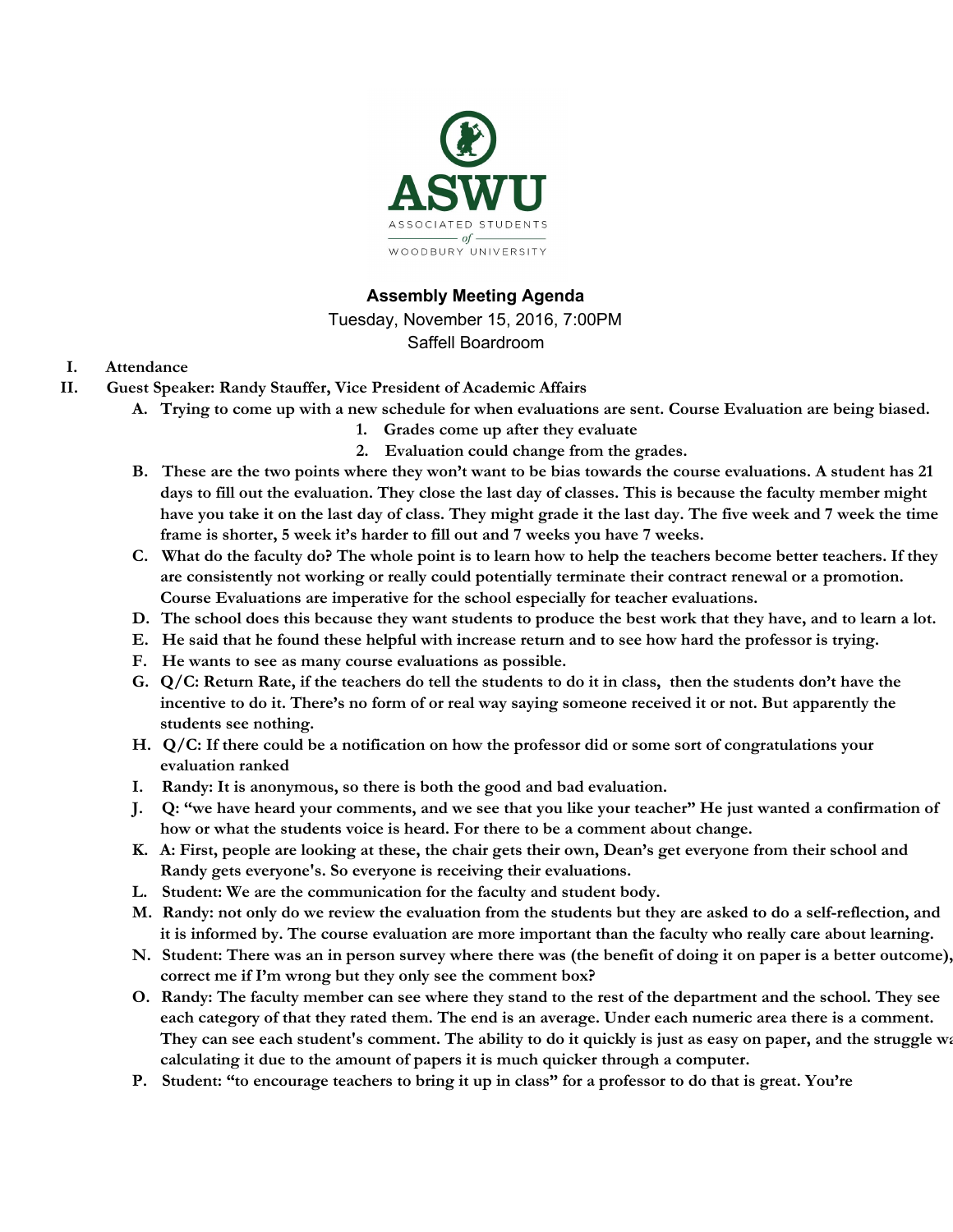**remembering how you really feel about the professor if you are already there.**

- **Q. Esteban: What is the return rate electronically**
- R. The number is low. Randy: It's not a good number, it's probably around 40% to 50%. Certain departments have stronger numbers but the number could be better. I see nothing wrong with a student saying that it's **possibly putting 15 min to the class to vote.**
- **S. Esteban:: Is there a way to incentive, or a raffle?**
- **T. Alex: Or make an event in the quad, this school runs on food. Pizza as an incentive.**
- U. Randy: I will say this, the incentive is actually helping the faculty understand what you are getting out of the **course. I don't want that to change the way and objective of them**
- V. 2nd thing is that she found that she didn't do course evaluations when she had bad experiences. This might **have not been the right way to go by it but that was the outcome for this student.**
- W. Randy: Great experience and horrible experience, but once again in order to get a true representation. Looks really look in builts in biases with all of us, it's no different than normal biases in the world. He wants **everyone to take these ideas into account.**
- X. Student: He was told to not do them from the professor. They want to not have you do it.
- Y. Randy: more than likely these will be a benefit for the next student. If everyone said that then they wouldn't **be helping the faculty member or the rankings.**
- **Z. Student: the more students that don't do them allows him not to**
- AA. Student: The timing of the course evaluations. From his experience, the class isn't over till it's over, so you **can't really make an assessment until it's over. SO maybe until after? Overall- Already discussed earlier.**

**BB. …**

- CC. Student: Knowing the course evaluation is super important, back in PCC we had nearly 100% participation, **because the Deans wanted to make sure that nothing was falling behind in the architecture program. It's** probably a better outcome. If you want the higher response, have the dean come in and voice to do the **evaluations.**
- DD. Alecks: The reason it's done in the middle is so that you won't be bias, unfortunately it needs to be done in that time frame. It's not their job to fill it out, it's not worth it for the faculty, it's worth it to the students. If **we want to see a change then we're gonna be the ones to fill it out.**
- EE. Student: you need to understand that the people who aren't gonna do it don't care, and the people that do do it, really care. I know that in architecture they still want another architecture professor for structure but **they're not really heard out.**
- FF. Alecks: There was a survey about this particular professor but you cannot fill out the course evaluation. It's the little things that haven't changed where they don't motivate the people to fill them out. How do we fix it,
- GG. Student: As students we have to be able to recognize from our colleagues form complaints and concerns. We have to be that filter where it is legitimate concern. If it was a real deep concern then only talking and no action is happening. Of course faculty isn't doing the maximum of helping us but the student should rather **take a course of action from survey to saying and asking what they can do.**
- HH. Esteban: You heard it from Randy, they ready these and they want to hear you out. Every culture shift starts from the base. The third years and fourth years are not gonna change. Recognize the validity of the survey to hound their classmates of theses surveys. So that other people's mentality can be. We hope that it **got you to recognize how important he surveys are**
- **II. Mauro: Explained high position of the lead for the faculty.**
- JJ. Randy: in his mind is similar to voting, so it affects the outcome to where we are now. Now that you know where they go to, it affects the outcome of the future class members, it should be something to work for.

### **III. Event Announcements**

**A. Esteban Announcement: OAC: they are not going to be expecting any changes if the event then** there are no more changes. We want to ensure that the OAC events do get the marketing and attendance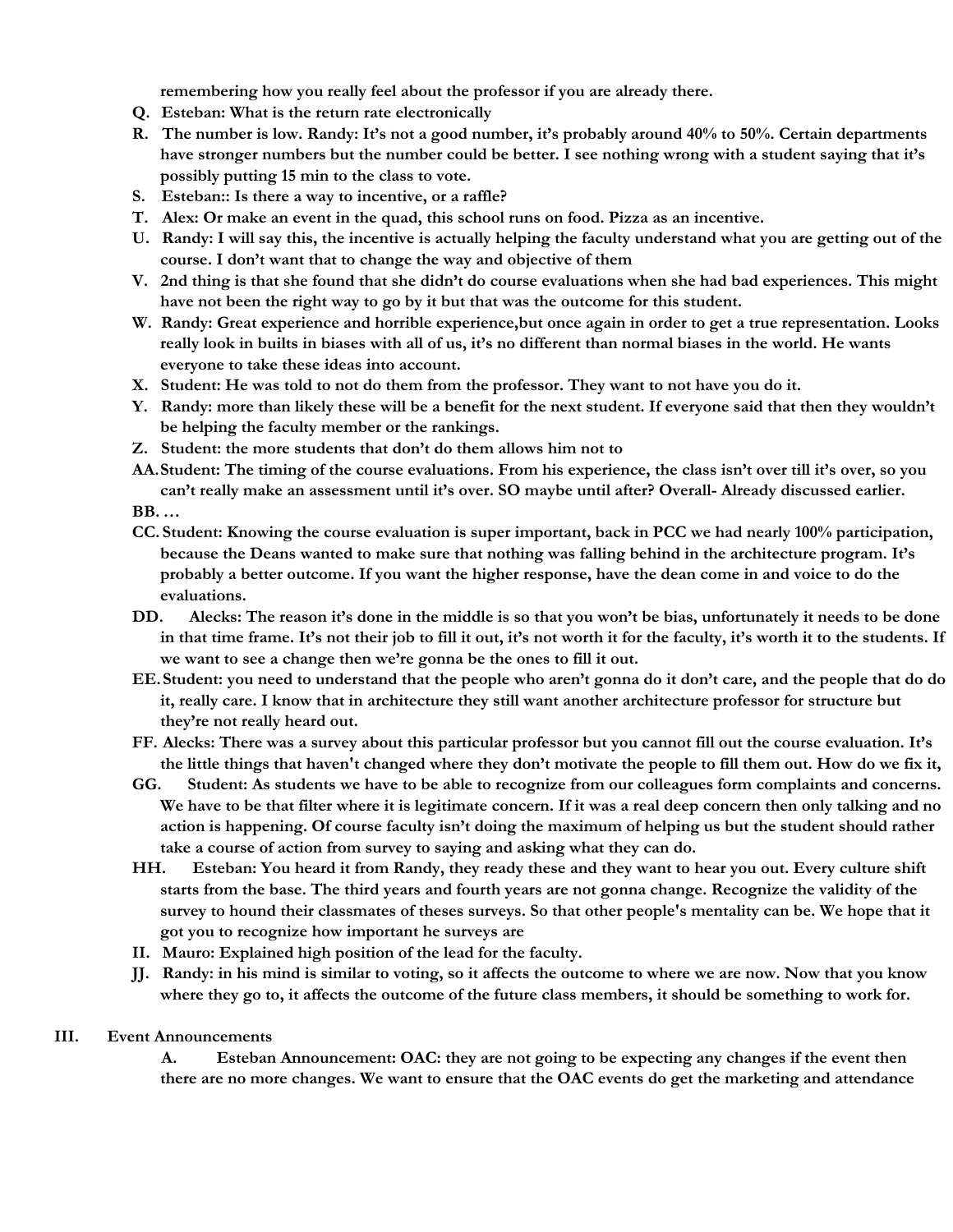**because they take a lot of effort. Holding everyone to a standard.**

**B. Erik: Holding the last Blood Drive- Thursday 2pm-8pm- Please Donate.**

**C. This Friday we have a Ball it Up With Turk, a basketball tournament if interested email** [Edanryd@gmail.com](mailto:Edanryd@gmail.com)

**D. Dajshey: Next Monday is our 3rd annual Mr. Woodbury pageant. Games and Prizes for the audience, and also their last Sigma Study social is next wednesday in North Hall lobby**

**E. Lillian: Accounting Society is having their biggest event, they are having Bowling night at Jewel City Bowl, it's at 7:45 in Glendale. Free food and free drinks.**

F. IIDA: first event from this crew to support the pop art, where they have canvases for pot art to come **say hey.**

G. RHA- December 2nd, the last day of studio finals, they are going to have a holiday event in North **Hall lobby.**

**H. Communication Club- is having a holiday event next Tuesday from 7-8:30pm**

#### **IV. Senator Reports**

**A. School of Architecture**

**2. Hind Hattar.………………………………………………[…..Hattarhhattar222@gmail.com](mailto:..Hattarhhattar222@gmail.com)**

- **a) Scrap bins, and hammocks next to the design center, they brought up study abroad: Armenia and France this summer**
- **B. School of Business**
	- **1. Roderick Harris-Wright………………………………………..….rharris.wright@gmail.com**
- **C. School of Media, Culture, & Design**
	- **1. Andrew Hill…………………....………………………………….drewboy585@gmail.com**
	- **2. Niomie Glory………………………………………………....…....niomie.glory@gmail.com**

### **D. College of Liberal Arts**

#### **1. VACANT**

- **V. Executive Board Reports**
	- **A. Jia Er Lin………………………………………………………………………………….President**
		- **1. [jiaer.lin@woodburyuniversity.edu](mailto:jiaer.lin@woodburyuniversity.edu)**
		- **2. As an E-Board they are looking forward to the assembly meeting so the time might change, it's always different for the schedule. The dotmocracy is outside so they want to see what everyone wants.**

#### **B. Alexandra Holguin.………………………………………………………..Executive Vice President**

- **1. [aswu@woodbury.edu](mailto:aswu@woodbury.edu)**
- **2. Please make sure to email her the new reps emails.**
- 3. If you are interested in being a senior, intern or project managers, talk to Alex or email her.
- **4. Currently a lot of the interns, senators, and project managers attended the ASGA conference, and they learned a lot**
	- **a) Interns Projects**
		- **(1) Bury Letters- happening**
		- **(2) Bulletin Boards are coming as they are trying to get them approved. They have a hiring company so they are in the process**
		- **(3) Hammocks- they are coming**
		- **(4) Bird Feeders, happening and new plants in the community garden, they are just trying to save money on soil**
		- **(5) Banners - pool house, and the gym**
		- **(6) Condom Dispensers- coming soon**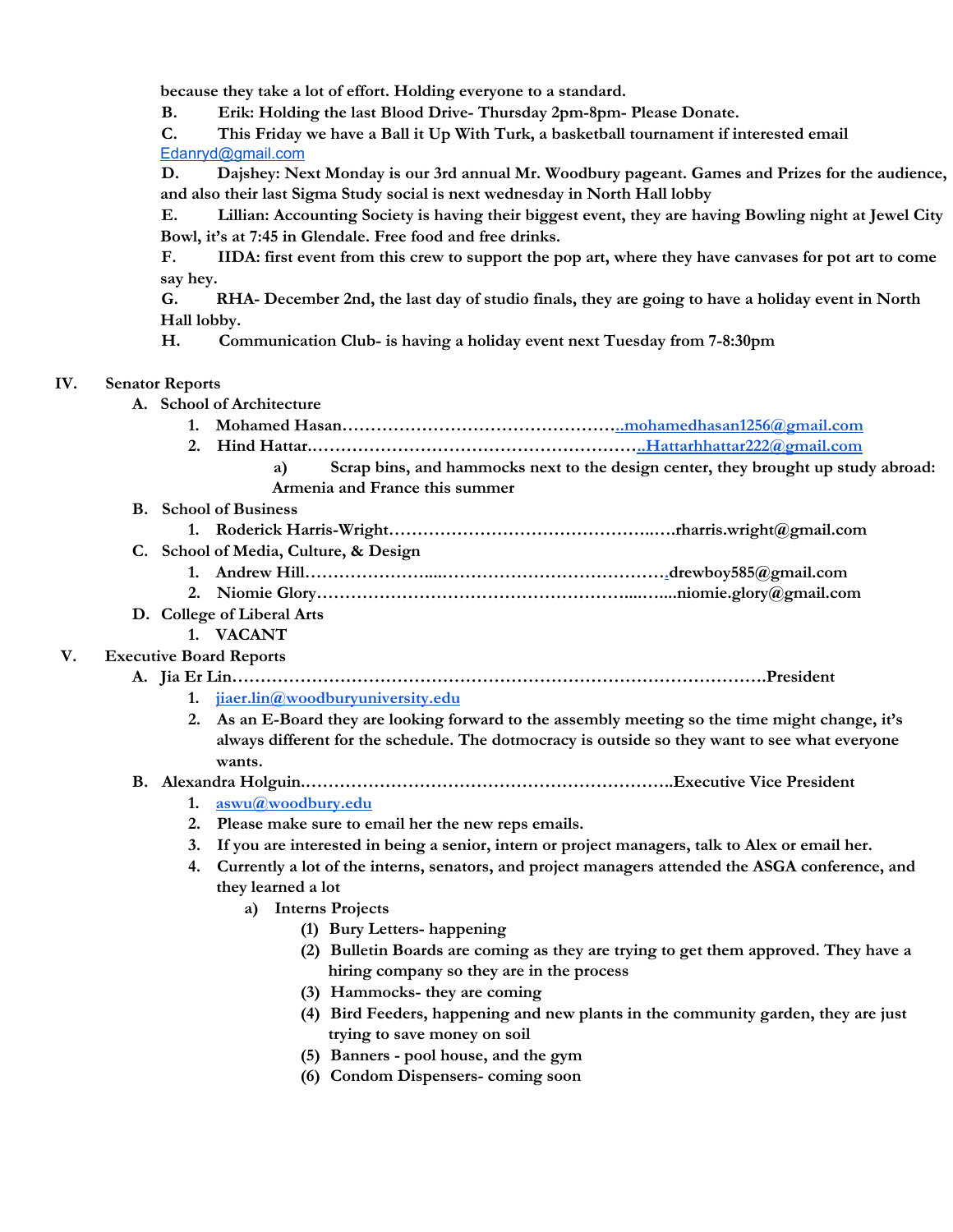- **(7) Speakers - in South Hall, North Hall and Pool house**
- **(8) New basketball nets**
- **(9) -Pool fence should be more private**

### **C. Alexandra Rodriguez……………………………………………………..Vice President of Finance 1. [Alex.rodriguez@woodburyuniversity.edu](mailto:Alex.rodriguez@woodburyuniversity.edu)**

- **a) Do your reconciliations, and at the end of this week we're gonna post fines, you will receive an email with these fines. You must have these clear with the next OAC meeting,**
- b) There is a proposal for the range of sizes but as of right now the fines will be sent out on **Friday, and make sure for anyone who has changed the dates you need to post and publicize your event. Can't complain about the student turnout if you're not marketing.**

### **D. Esteban Cerna………………………………....…………..Vice President of Student Organizations**

- **1. [esteban.m.cerna@hotmail.com](mailto:esteban.m.cerna@hotmail.com)**
	- **a) Email any questions that reach out. Keep asking questions.**
	- b) How many of you orgs would like an Advisor Bill of Rights, what they can or cannot do, this **would essentially have a more structure clear set of rules for the advisor. Have an advisor training day?**
	- **c) So specifically for the advisor would have what they can or cannot do. This is them wanting** to help but now knowing what to do. This could give them a code of what to expect to see if **they are willing to take it on.**
	- **d) Voted on having an Advisor Bill of Rights and an advisor training session.**

### **E. Stephanie Sandoval……………………………………………………..Vice President of Marketing**

- **1. [stephanie.sandoval@woodburyuniversity.edu](mailto:stephanie.sandoval@woodburyuniversity.edu)**
	- **a) Feel free to email me of any posters**

# **F. Amanda Sachartoff…………………………………………………...Vice President of Student Life**

- **1. [amandasachartoff@gmail.com](mailto:amandasachartoff@gmail.com)**
	- **a) This thursday is the Winter Festival, it's gonna be a big collaboration with 5-6 orgs, Snowmachines, and gingerbread house, hot chocolate and snowflake crafting.**
	- **b) LAST CAB AND GET IT.- breaking plates and a de stressor**
	- **c) November 30th- Late Night Breakfast.**
	- **d) Nap stations during studio finals, and if it's popular we're gonna keep doing it**
	- **e) Cab is looking for new members, fill out an application or email Amanda**

# **VI. Advisor Report**

- **A. Mauro Diaz, Interim Dean of Students…..…………………………….Mauro.Diaz@woodbury.edu**
	- **1. Thank you to everyone who finished Title 9.**
	- 2. You all take a moment in time to breathe during finals and take advantage of the time you have. **Freshman please reach out to your teachers and peers**

# **VII. Open Forum**

- **A. Email aswu@woodbury.edu if you have any questions or concerns that were not addressed today, or submit an anonymous comment in the comment box outside of Saffell.**
- VIII. Spring Semester Assembly Meeting time will be announced via email; if you have new representatives please have **them email [aswu@woodbury.edu.](mailto:aswu@woodbury.edu)**